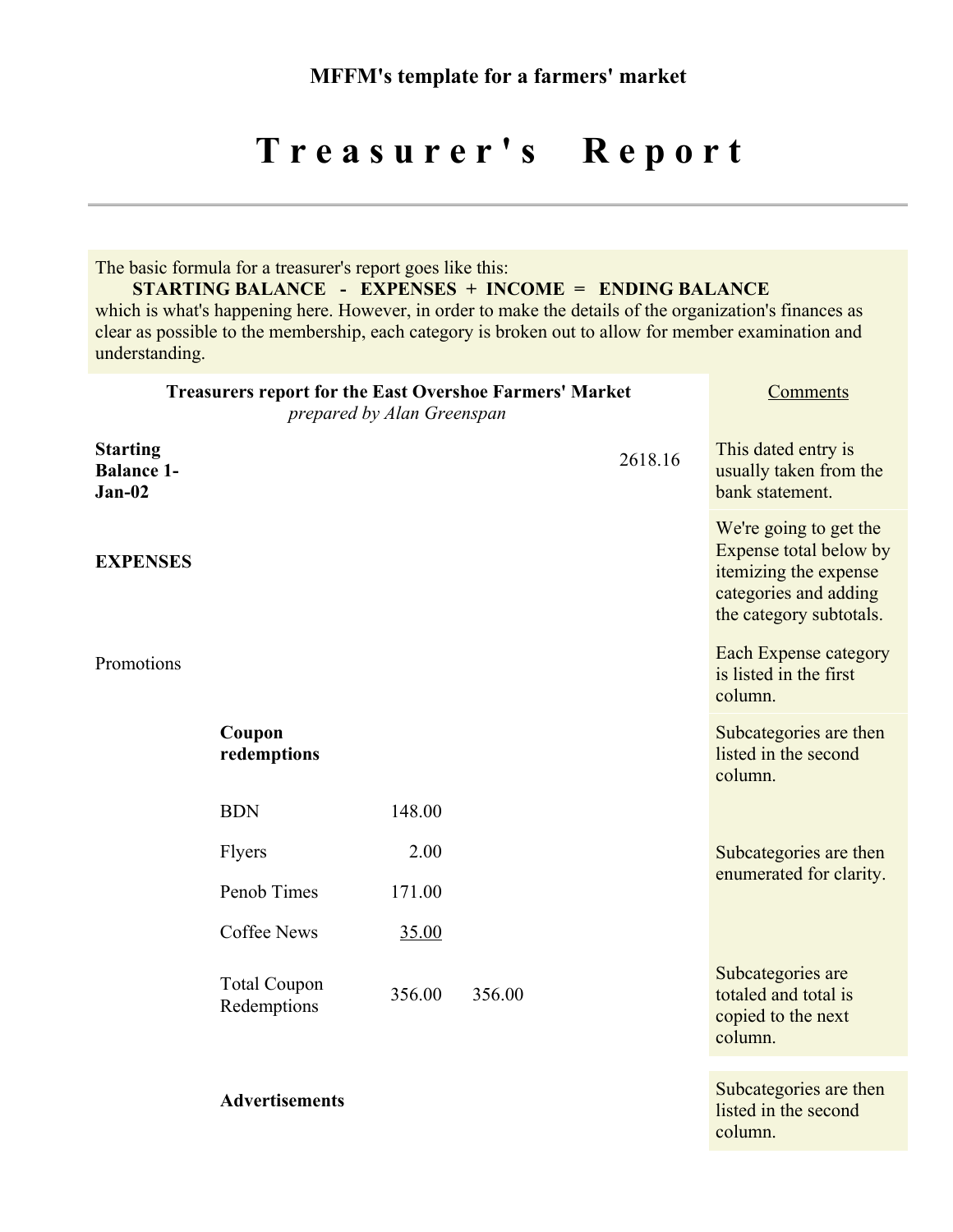|                          | <b>BDN</b>                                | 2167.00 |         |         |                       |                                                                                                                                                               |
|--------------------------|-------------------------------------------|---------|---------|---------|-----------------------|---------------------------------------------------------------------------------------------------------------------------------------------------------------|
|                          | Penob Times                               | 171.00  |         |         |                       | Subcategories are then<br>enumerated for clarity.                                                                                                             |
|                          | <b>Coffee News</b>                        | 636.00  |         |         |                       |                                                                                                                                                               |
|                          | <b>WERU</b>                               | 325.00  |         |         |                       |                                                                                                                                                               |
|                          | <b>Total Ads</b>                          | 3610.00 | 3610.00 |         |                       | Subcategories are<br>totaled and total is<br>copied to the next<br>column.                                                                                    |
|                          | <b>Food for Taste of</b><br><b>Market</b> |         | 38.00   |         |                       | <b>Other Promotion</b>                                                                                                                                        |
|                          | <b>Tote Bags</b>                          |         | 120.00  |         |                       | categories are then listed<br>in second column.                                                                                                               |
|                          | <b>Brochures</b><br>Printing              |         | 135.12  |         |                       |                                                                                                                                                               |
|                          | <b>Total Promotions</b>                   |         | 4259.12 | 4259.12 |                       | Now promotions are<br>totaled and copied to the<br>next column.                                                                                               |
| Table & Tent<br>Purchase |                                           |         |         | 272.00  |                       |                                                                                                                                                               |
| Rent                     |                                           |         |         | 920.00  |                       | Other expense<br>categories are listed in                                                                                                                     |
| Postage                  |                                           |         |         | 30.00   |                       | the first column and<br>amounts placed under                                                                                                                  |
| <b>FB</b><br>Membership  |                                           |         |         | 55.00   |                       | expense category totals.                                                                                                                                      |
| FF Insurance             |                                           |         |         | 140.00  |                       |                                                                                                                                                               |
| Total<br>Expenses        |                                           |         |         |         | $5676.12 \le 5676.12$ | Expenses are totaled and<br>the total is copied into<br>last column. Expenses<br>total is a negative, so is<br>enclosed in <angle<br>brackets&gt;.</angle<br> |
| <b>INCOME</b>            |                                           |         |         |         |                       | We're going to get the<br>Income total below by<br>itemizing the income<br>categories and adding<br>the category subtotals.                                   |
| Ann. Dues                | 25 members at<br>$\$35 =$                 |         | 775.00  |         |                       | Income categories are<br>listed in the first<br>column, with helpful                                                                                          |